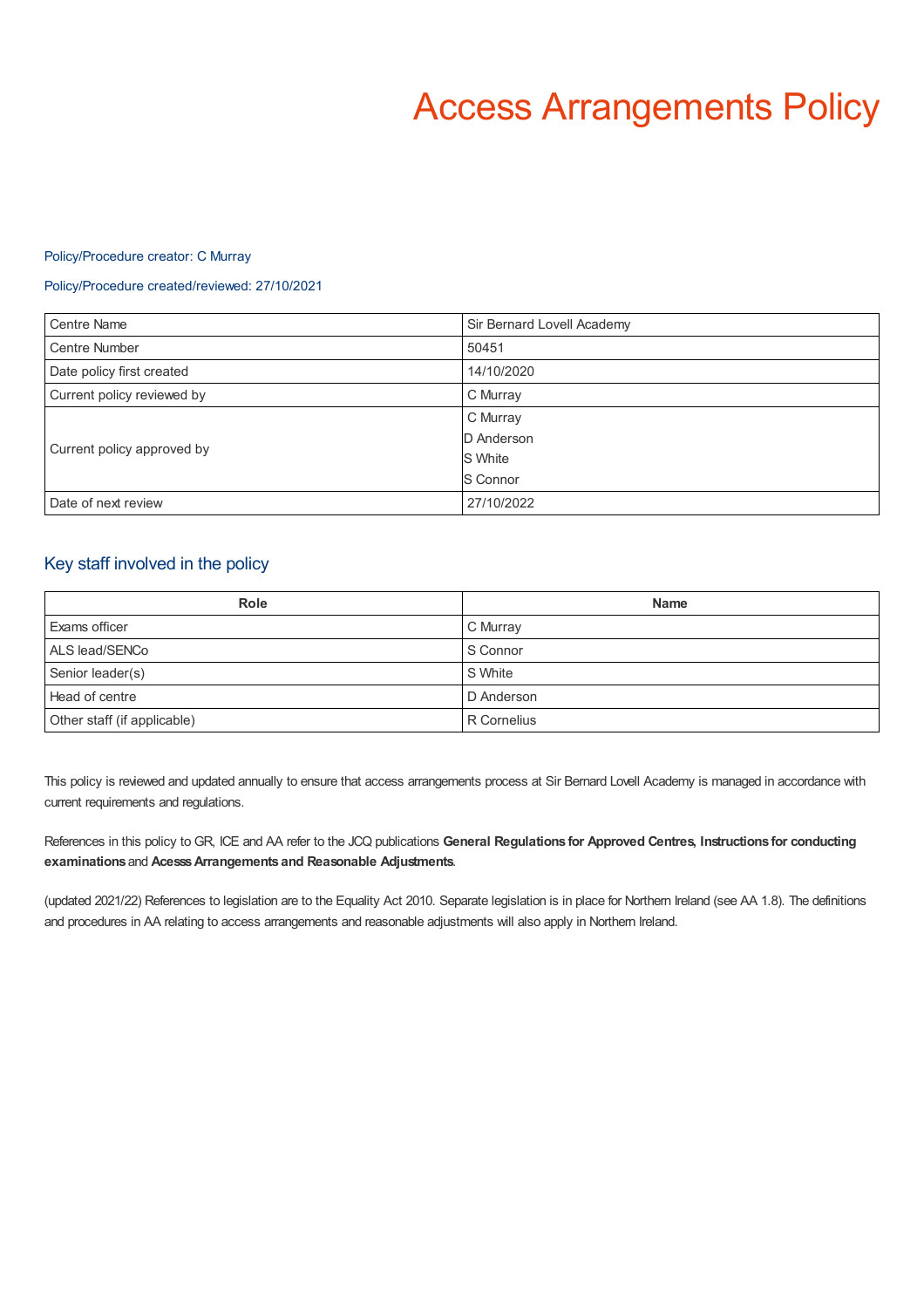# Introduction

(AA Definitions)

## **Access arrangements**

Access arrangements are agreed **before** an assessment. They allow candidates with **specific needs**, such as special educational needs, disabilities or temporary injuries to access the assessment and show what they know and can do without changing the demands of the assessment. The intention behind an access arrangement is to meet the particular needs of an individual candidate without affecting the integrity of the assessment. Access arrangements are the principal way in which awarding bodies comply with the duty under the Equality Act 2010 to make 'reasonable adjustments'.

## **Reasonable adjustments**

The Equality Act 2010 requires an awarding body to make reasonable adjustments where a candidate, who is disabled within the meaning of the Equality Act 2010, would be at a **substantial disadvantage** in comparison to someone who is not disabled. The awarding body is required to take reasonable steps to overcome that disadvantage. An example would be a Braille paper which would be a reasonable adjustment for a vision impaired candidate who could read Braille. A reasonable adjustment may be unique to that individual and may not be included in the list of available access arrangements. Whether an adjustment will be considered reasonable will depend on several factors which will include, but are not limited to:

- the needs of the disabled candidate;
- the effectiveness of the adjustment;
- the cost of the adjustment; **and**
- the likely impact of the adjustment upon the candidate and other candidates.

## An adjustmentwill not be approved if it:

- involves unreasonable costs to the awarding body:
- involves unreasonable timeframes; or
- affects the security and integrity of the assessment.

This is because the adjustment is not 'reasonable'.

# Purpose of the policy

The purpose of this policy is to confirm that Sir Bernard Lovell Academy has a written record which clearly shows the centre is leading on the access arrangements process and:

- is complying with its obligation to identify the need for, request and implement access arrangements (GR 5.5)
- has a written process in place to not only check the qualification(s) of its assessor(s) but that the correct procedures are followed as per Chapter 7 of the JCQ publication Access Arrangements and Reasonable Adjustments (GR 5.4)

# 1. General principles

The principles for Sir Bernard Lovell Academy to consider include:

- (updated 2021/22) The purpose of an access arrangement/reasonable adjustment is to ensure, where possible, that barriers to assessment are removed for a disabled candidate preventing him/her from being placed at a substantial disadvantage due to persistent and significant difficulties. The integrity of the assessment is maintained, whilst at the same time providing access to assessments for a disabled candidate (AA4.2.1)
- (updated 2021/22) The person who leads on additional learning support/special educational needs, must ensure that the proposed access arrangement/reasonable adjustment does not unfairly disadvantage or advantage the candidate (AA 4.2.1)
- Although access arrangements are intended to allow access to assessments, they cannot be granted where they will compromise the assessment objectives of the specification in question (AA 4.2.2)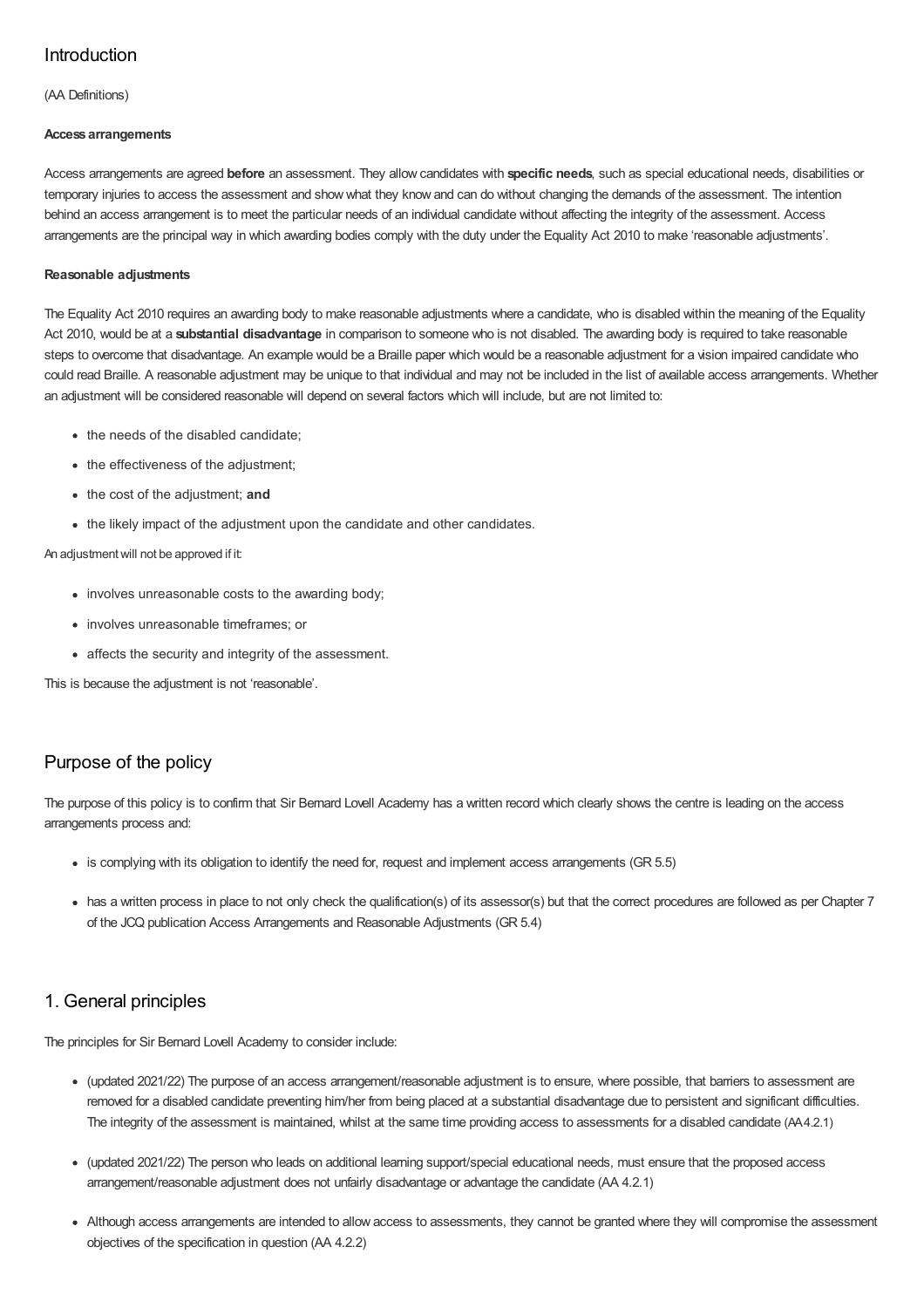- (updated 2021/22) Candidates may not require the same access arrangements/reasonable adjustments in each specification. Subjects and their methods of assessments may vary, leading to different demands of the candidate. The need for access arrangements/reasonable adjustments must be considered on a subject-by-subject basis (AA4.2.3)
- (updated 2021/22) Access arrangements/reasonable adjustments should be processed at the start of the course (AA 4.2.4)
- Arrangements must always be approved before an examination or assessment (AA 4.2.4)
- The arrangement(s) put in place must reflect the support given to the candidate in the centre (AA 4.2.5)
- (updated 2021/22) The candidate must have had appropriate opportunities to practise using the access arrangement(s)/reasonable adjustments before their first examination (AA 4.2.7)

The main elements of the process detailing staff roles and responsibilities in identifying the need for, requesting and implementing access arrangements/reasonable adjustments and the conduct of examinations are covered in The Equalities Policy.

## 2. The assessment process

At Sir Bernard Lovell Academy, assessments are carried out by:

an appropriately qualified assessor(s) appointed by the head of centre in accordance with the JCQ requirements (AA 7.3)

#### **Details and qualification(s) of the current assessor(s)**

R Cornelius - Specialist Assessor Checked and verified by the SENCO, D Anderson and C Murray

#### **Appointment of assessorsof candidateswith learning difficulties**

At the point an assessor is engaged/employed at Sir Bernard Lovell Academy:

- Evidence of the assessor's qualification is obtained and checked against the current requirements (AA 7.3.4)
- This process is carried out prior to the assessor undertaking any assessment of a candidate (AA 7.3.4)
- A photocopy of the assessor's certificate(s) (or a printout of screenshot of HCPC or SASC registration) is kept on file (AA 7.3.1)

Additional information:

Not applicable

## Reporting the appointment of the assessor(s)

Evidence that the assessor(s) is/are suitably qualified is held on file for inspection purposes (AA 7.4.1)

When requested, the evidence will be presented to the JCQ Centre Inspector by C Murray - Exams Officer.

- In the case of appropriately qualified psychologists (registered with the Health & Care Professions Council), or specialist assessors holding a current SpLD Assessment Practising Certificate, who are directly employed within the centre, there is no need to record the names of these individuals within **Access arrangementsonline**. (AA 7.4.2)
- (updated 2021/22) The names of all other assessors, who are assessing candidates studying qualifications as covered by AA must be entered into Access arrangements online to confirm their status (AA 7.4.3)

## Process for the assessment of a candidate's learning difficulties by an assessor

Sir Bernard Lovell Academy confirms:

Guidelines for the assessment of the candidate's learning difficulties by an assessor will be followed and Form 8 (JCQ/AA/LD - Profile of Learning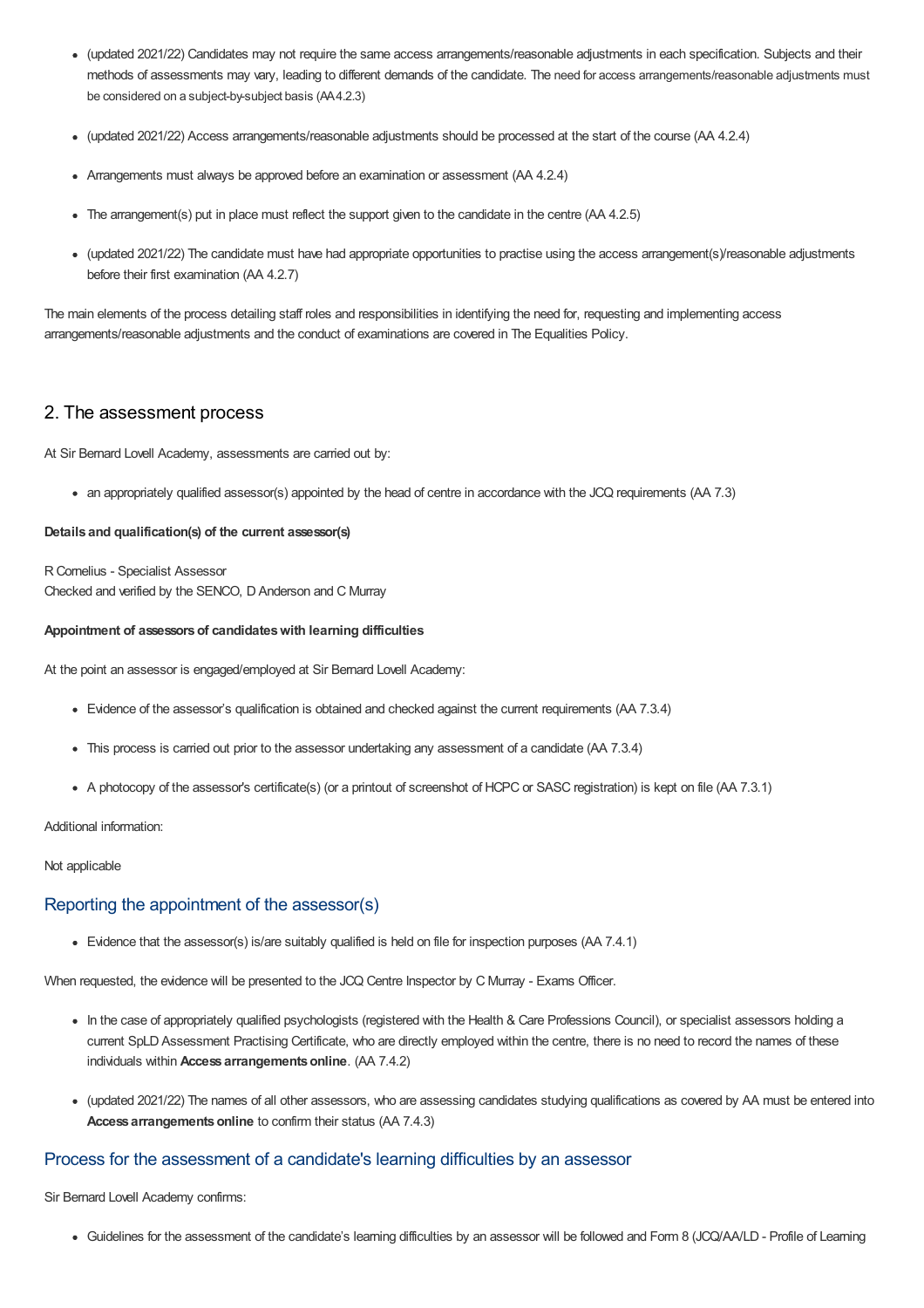Difficulties will be completed (AA 7.5, 7.6)

- (updated 2021/22) Arrangements must be made for the candidate to be assessed by the centre's appointed assessor (AA 7.5.1)
- Assessors **must** personally conduct the assessments. They **must not** sign off assessments carried out by another professional (AA7.5.5)
- The assessor must carry out tests which are relevant to support the application. (AA7.5.6)
- A privately commissioned assessment carried out without prior consultation with the centre cannot be used to award access arrangements and cannot be used to process an application using **Access arrangementsonline**. (AA7.3.6)
- Relevant staff working within the centre should always carefullyconsider anyprivatelycommissioned assessment to see whether the process of gathering a picture of need, demonstrating normal wayofworking within the centre and ultimatelyassessing the candidate themselves should be instigated (AA7.3.6)

## Additional information:

All students assessed in same manner, including home educated students.

## Painting a 'holistic picture of need' confirming normal way of working

Sir Bernard Lovell Academy confirms

- (updated 2021/22) Before the candidate's assessment, the person appointed in the centre must provide the assessor with background information, i.e. a picture of need has been painted as required in Part 1 of Form 8. The centre and the assessor must work together to ensure a joined-up and consistent process. (AA 7.5.2)
- (updated 2021/22) An independent assessor must contact the centre and ask for evidence of the candidate's normal wayofworking and relevant background information. This must take place before the candidate is assessed. Additionally, the independent assessor must be approved bythe head of centre to assess the candidate.

All candidates must be assessed in the light of the picture of need and the background information as detailed within Part 1 of Form 8.

An independent assessor must discuss access arrangements/reasonable adjustments with the person appointed in the centre. The responsibility to determine and request appropriate and practicable access arrangements/reasonable adjustments specifically lies with the centre. (AA 7.5.3)

## Additional information:

AA 7.5 Guidelines for the assessment of the candidate's learning difficulties by an assessor 7.6 Completing Form 8 – JCQ/AA/LD, Profile of Learning Difficulties

## 3. Processing access arrangements and adjustments

## **Arrangements/adjustments requiring awarding body approval**

Access arrangements online (AAO) is used to apply for approval of arrangements/adjustments for the qualifications listed within the JCQ publication **AccessArrangements and Reasonable Adjustments**.

AAO is accessed through the JCQ Centre Admin Portal (CAP) by logging in to one of the awarding body secure extranet sites. A single application for approval is required for each candidate regardless of the awarding body used.

Deadlines apply for each examination series for submitting applications for approval using AAO.

## **Centre delegated arrangements/adjustments**

Decisions relating to the approval of centre delegated arrangements/adjustments are made by R Cornelius - Specialist Assessor

C Murray - Exams Officer

. Appropriate evidence, where required by the arrangement, is held on file by Completed files are passed to C MurraybyRCornelius once complete and kept in secure storage.